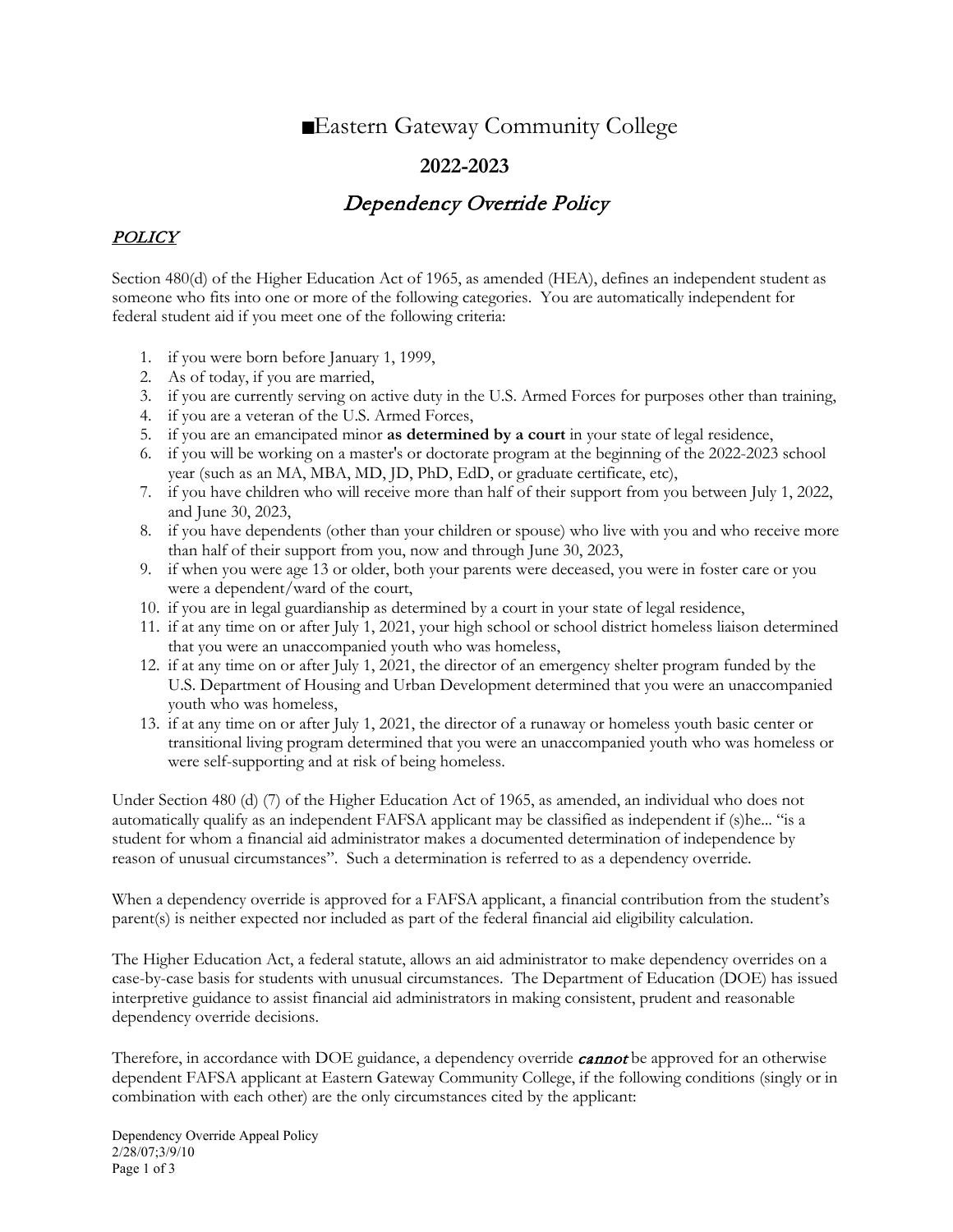1) The student demonstrates total self-sufficiency or they do not reside with their parents;

2) Parents refuse to contribute to the student's education;

3) Parents are unwilling to provide information on the FAFSA or for verification;

4) Parents do not claim the student as a dependent for income tax purposes.

5) Student was married AFTER they applied for financial aid

6) Student does not want their parents' assistance to pay for college.

On the other hand, a dependency override generally **can** be approved for an otherwise dependent FAFSA applicant if **one or more** of the following conditions are cited (and documented) by the applicant:

1) An abusive (emotionally or physically), unhealthy, or unsafe family environment,

2) Abandonment of the student by the parent(s),

3) Incarceration of the custodial parent(s),

4) Removal or relocation of the student from the parent(s)' residence by court order, and/or

5) Other unusual or extraordinary circumstances, events, or incidents, particularly ones related to any of the seven automatic conditions for independency listed on the FAFSA. An answer of 'yes' to any one of these items, in accordance with federal statute, is sufficient to define an applicant as independent.

**STUDENT PROCEDURES:** If you are a dependent student by the federal definition, but you believe that unusual circumstances are present that establish you as "independent" you can request a review of your situation by the Financial Aid Office. The following procedure is required:

- A. You must provide the Financial Aid Office, in writing, a full explanation of your unusual circumstances. This letter must provide all relevant information about your claim, including dates and court documentation (if applicable).
- B. You must secure written documentation from TWO objective third parties/agencies (clergy member, attorney, counselor, medical doctor, officer of the court, law enforcement officer, mental health professional) on their professional letterhead confirming the specifics as described by you in (A). This documentation must be in writing, on the appropriate letterhead, and must be signed.
- C. You are responsible for providing full written documentation, as stated in A and B above, to the Financial Aid Office.
- D. You must complete the Dependency Override Appeal Form and all required steps included on the form.